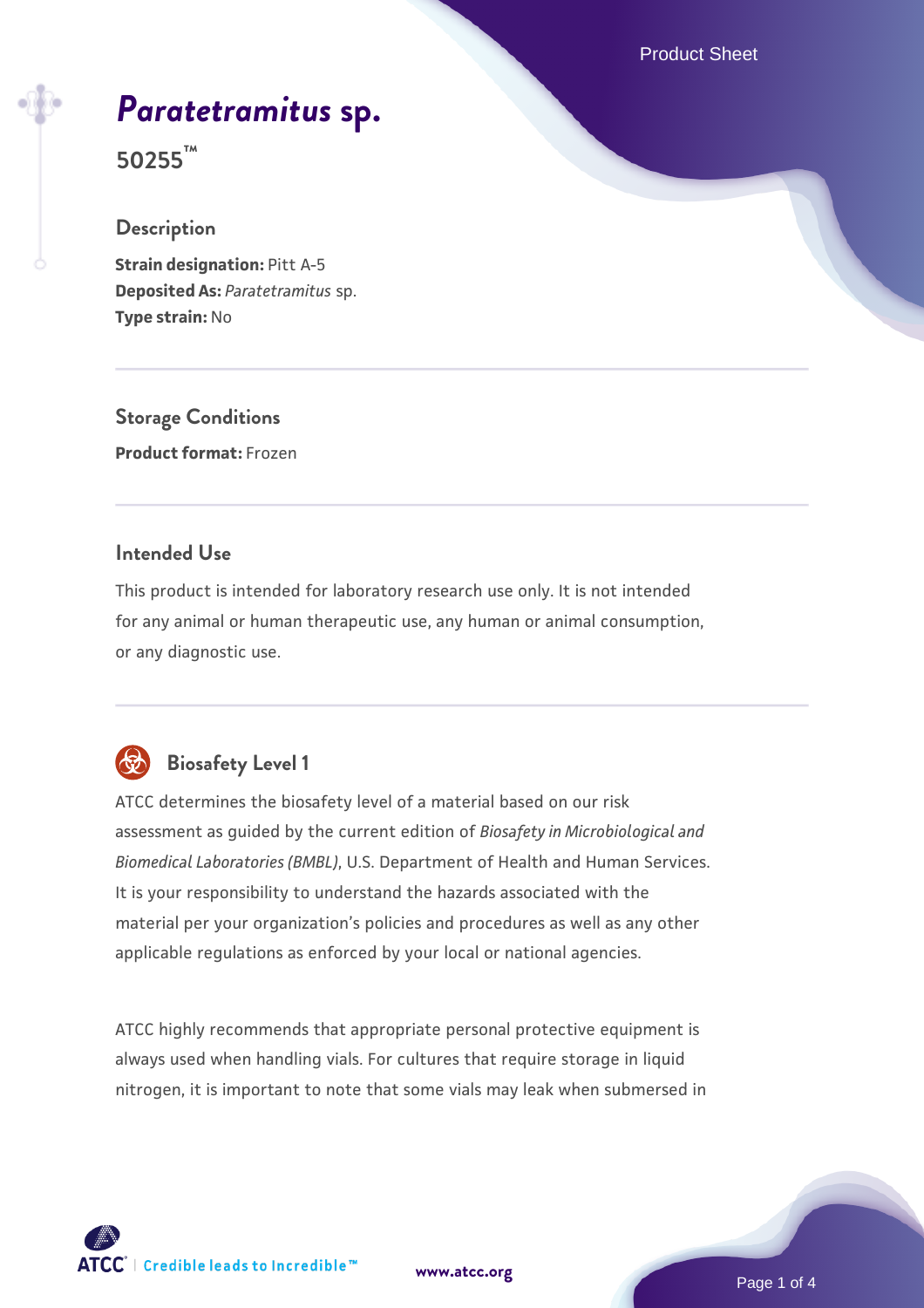liquid nitrogen and will slowly fill with liquid nitrogen. Upon thawing, the conversion of the liquid nitrogen back to its gas phase may result in the vial exploding or blowing off its cap with dangerous force creating flying debris. Unless necessary, ATCC recommends that these cultures be stored in the vapor phase of liquid nitrogen rather than submersed in liquid nitrogen.

# **Certificate of Analysis**

For batch-specific test results, refer to the applicable certificate of analysis that can be found at www.atcc.org.

# **Material Citation**

If use of this material results in a scientific publication, please cite the material in the following manner: *Paratetramitus* sp. (ATCC 50255)

# **References**

References and other information relating to this material are available at www.atcc.org.

#### **Warranty**

The product is provided 'AS IS' and the viability of ATCC® products is warranted for 30 days from the date of shipment, provided that the customer has stored and handled the product according to the information included on the product information sheet, website, and Certificate of

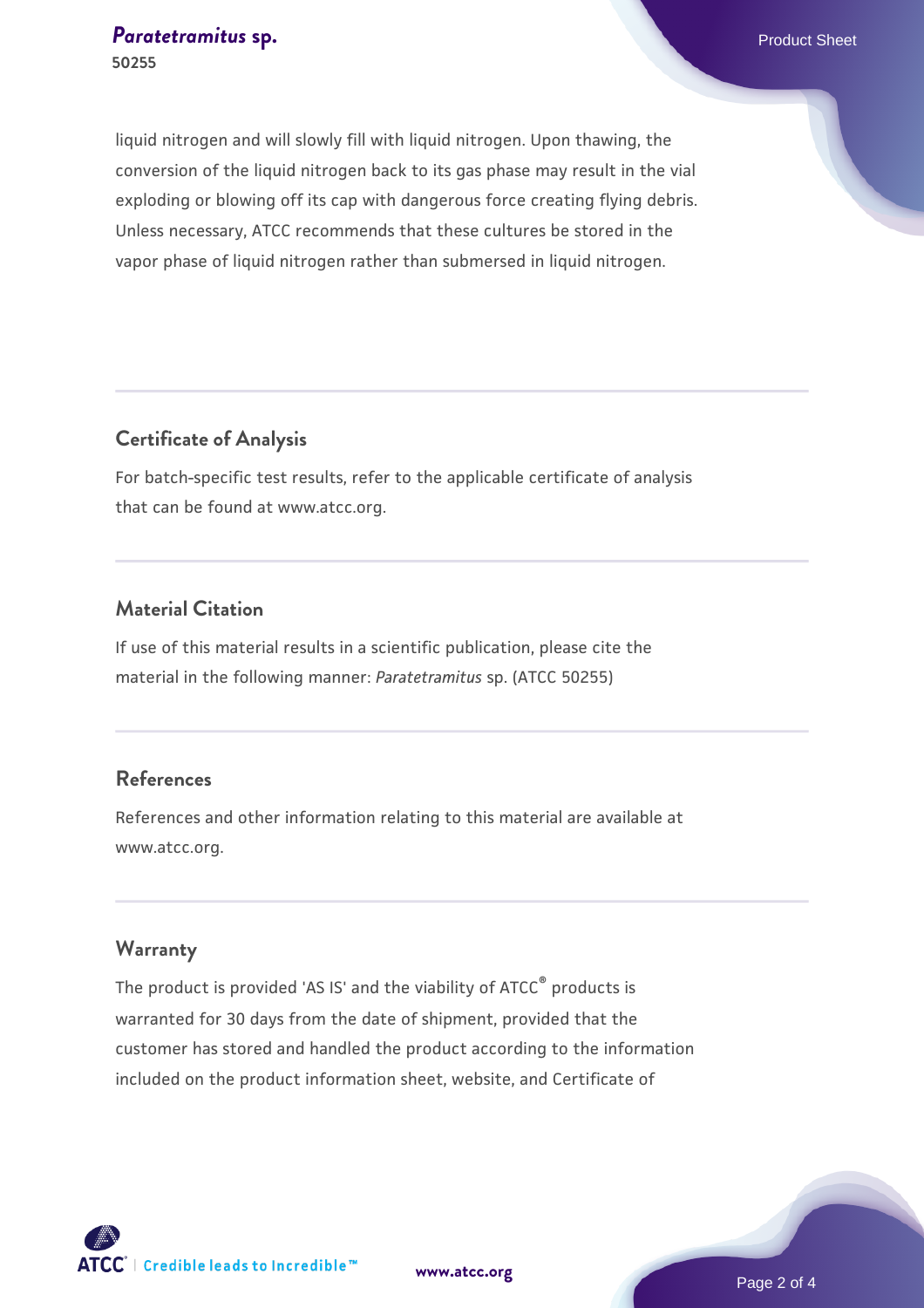#### **[Paratetramitus](https://www.atcc.org/products/50255) [sp.](https://www.atcc.org/products/50255) Paratetramitus sp. Paratetramitus 50255**

Analysis. For living cultures, ATCC lists the media formulation and reagents that have been found to be effective for the product. While other unspecified media and reagents may also produce satisfactory results, a change in the ATCC and/or depositor-recommended protocols may affect the recovery, growth, and/or function of the product. If an alternative medium formulation or reagent is used, the ATCC warranty for viability is no longer valid. Except as expressly set forth herein, no other warranties of any kind are provided, express or implied, including, but not limited to, any implied warranties of merchantability, fitness for a particular purpose, manufacture according to cGMP standards, typicality, safety, accuracy, and/or noninfringement.

## **Disclaimers**

This product is intended for laboratory research use only. It is not intended for any animal or human therapeutic use, any human or animal consumption, or any diagnostic use. Any proposed commercial use is prohibited without a license from ATCC.

While ATCC uses reasonable efforts to include accurate and up-to-date information on this product sheet, ATCC makes no warranties or representations as to its accuracy. Citations from scientific literature and patents are provided for informational purposes only. ATCC does not warrant that such information has been confirmed to be accurate or complete and the customer bears the sole responsibility of confirming the accuracy and completeness of any such information.

This product is sent on the condition that the customer is responsible for and assumes all risk and responsibility in connection with the receipt, handling, storage, disposal, and use of the ATCC product including without limitation taking all appropriate safety and handling precautions to minimize health or environmental risk. As a condition of receiving the material, the customer agrees that any activity undertaken with the ATCC product and any progeny or modifications will be conducted in compliance with all applicable laws, regulations, and guidelines. This product is provided 'AS IS' with no